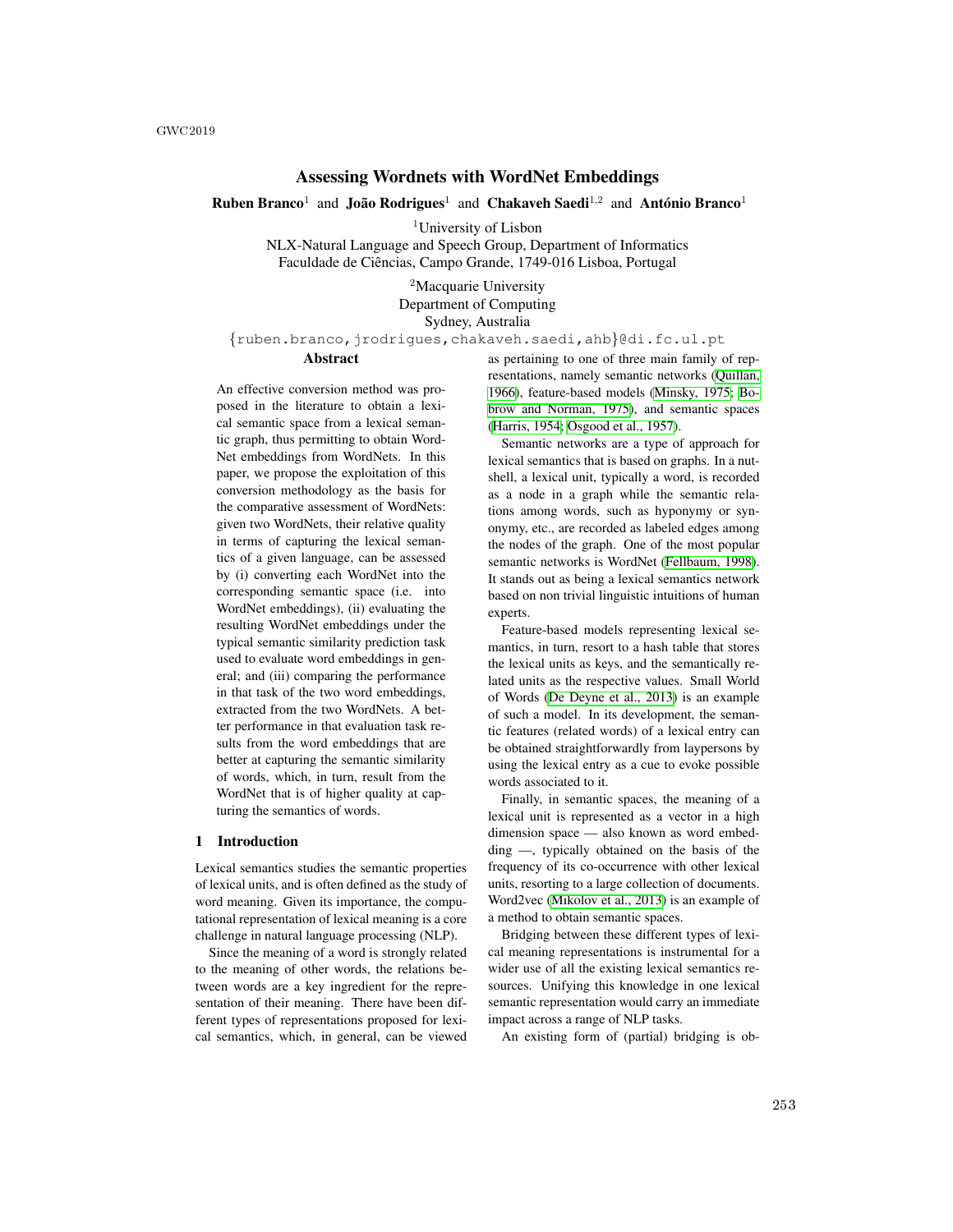tained with the conversion of one type of representation to another as in (Saedi et al., 2018), with the wnet2vec methodology. Wnet2vec permits the conversion from lexical semantic networks to lexical semantic spaces, termed as WordNet embeddings.

The success of this type conversion can be measured by using the typical semantic space evaluation process. That is obtained by comparing the semantic similarity scores between the vectors of words arranged in pairs against the gold scores of semantic similarity among the words in the pairs, which were obtained from human subjects.

The evaluation of the semantic similarity task based on the semantic space wnet2vec used the SimLex-999 (Hill et al., 2016), a mainstream semantic similarity data set composed of 999 pairs of words with a correspondent similarity strength value. Semantic similarity detection with wnet2vec (Saedi et al., 2018) shows an almost 20% superior result against a strong baseline, namely Google's word2vec semantic space, which is trained on a very large collection of 100 Billion token texts.

Our goal in the present paper is to propose the exploitation of this conversion methodology as the basis for the comparative assessment of Word-Nets: Given two WordNets, for the same language, their relative quality in terms of capturing the lexical semantics of that language, can be assessed by (i) converting each WordNet into the corresponding semantic space (i.e. WordNet embeddings), (ii) evaluating the resulting embeddings in the semantic similarity prediction task; and (iii) comparing the performance in that task of the two word embeddings, extracted from the two WordNets. A better performance results from the word embeddings that better capture the semantic similarity of words, which, in turn, results from the WordNet that is of higher quality at capturing the semantics of words.

In order to illustrate this proposed methodology for the comparative assessment of WordNets with a first exercise with its application, we resort to two WordNets of the same language, Portuguese, developed under two distinct methodologies, namely MWN.PT — hand-crafted — and OWN-PT — built (semi-)automatically.

The next Section  $2$  reports on the conversion of the hand-crafted WordNet to the respective Word-Net embeddings and on the performance of the

latter in the semantic similarity prediction task. The following Section the same exercise is undertaken but now with the WordNet built (semi- )automatically. Sections  $\overline{A}$  and  $\overline{5}$  present, respectively, the discussion of the results and the related work. The conclusions are presented in Section 6.

## 2 Embeddings from hand-crafted WordNet

The MultiWordnet of Portuguese (MWN.PT) is developed under the same methodological principles as the seminal Princeton English Wordnet including the resorting to manually validated representations. Its synsets are aligned with the translationally equivalent synsets in Princeton Word-Net. It is available from ELRA-European Language Resources Association.<sup>1</sup> Besides the difference in the language covered, MWN.PT differentiates to Princeton WordNet by being smaller, encompassing 17k concepts/synsets (against over 120k of Princeton), by encoding only synonymy and hyponymy/hypernymy (against some 25 semantics relations in Princeton WordNet), and by including only nouns (against all open categories), and includes mostly the sub-ontologies of Person, Organization, Event, Location and Art works. Hence, it offered interesting contrasting conditions to proceed with an empirical study of the strength of the wnet2vec methodology when applied to quite different and more challenging empirical settings than the one originally resorted to in (Saedi et al., 2018) to convert the Princeton WordNet into its WordNet embeddings.

To obtain word embeddings, the mainstream methods have used the frequency of co-occurrence in large corpora between the target word and its neighboring words to construct the respective vector. Instead of texts and the frequency of cooccurrence between words, wnet2vec resorts to lexical semantics graphs and the knowledge encoded in them, using the semantic networks as the empirical source to obtain the vectors of the corresponding semantic space. The key insight in the conversion process is that a stronger semantic affinity between two lexical units is found between nodes that are closer and have a higher number of connecting paths.

 $\sqrt[1]{1$ MWNT.PT was obtained from  $\frac{1}{1}$  http:// catalogue-old.elra.info/product\_info. php?cPath=42\_45&products\_id=1101& language=en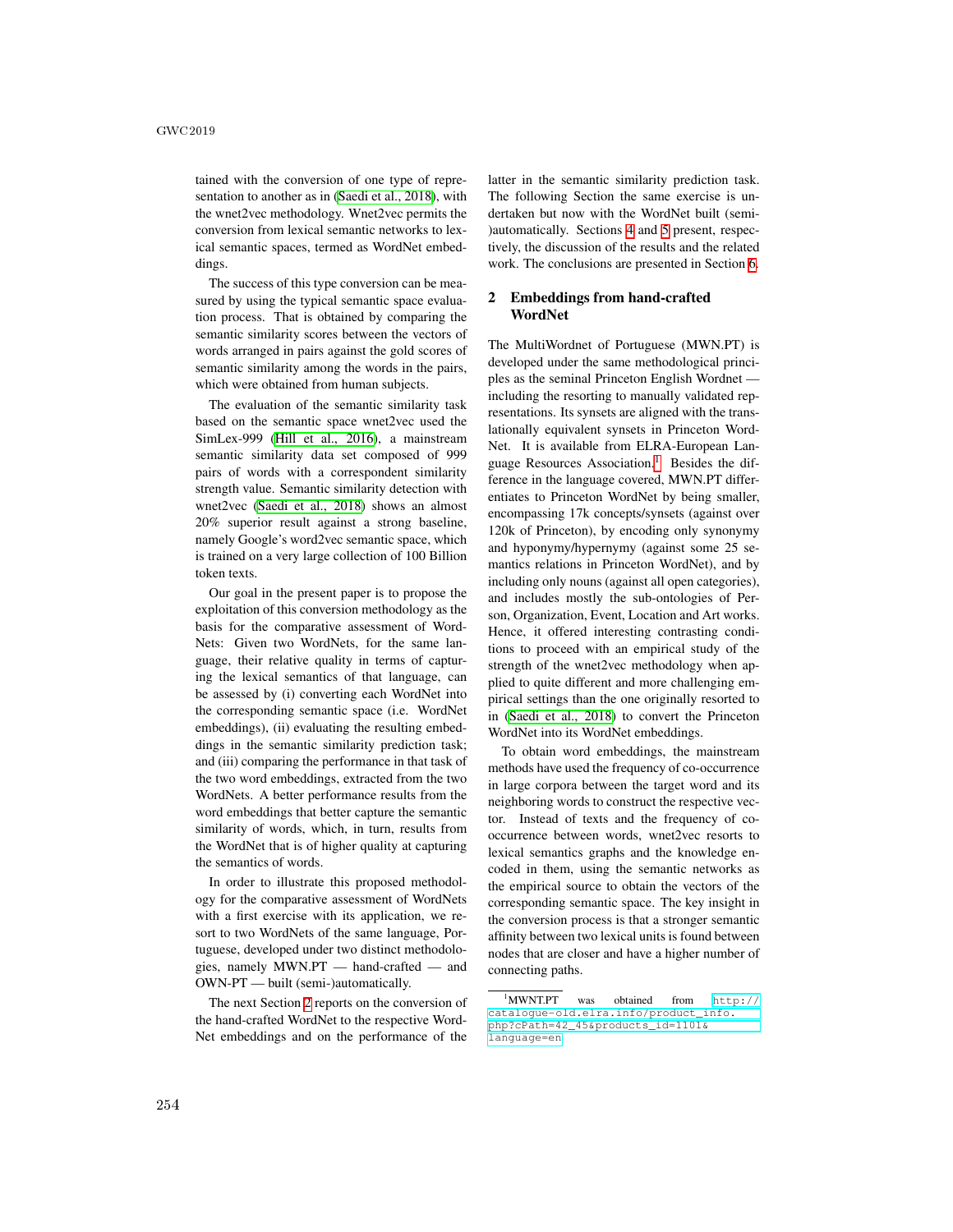In a nutshell, the wnet2vec methodology starts by creating a matrix with all of the possible semantic relations between all the words, resulting in an adjacency matrix  $M$ . Then it populates each cell  $M_{ij}$  of the matrix resorting to a WordNet, in the present experiment MWN.PT, as the semantic graph G. Each cell  $M_{ij}$  is set to 1 if and only if there is a direct edge between synsets including the two words  $word_i$  and  $word_j$  the cell encodes/represents. Words present in the same synset have a synonym relation and thus are assigned a value of 1. If there is no edge between the two words that cell is set to 0.

For all nodes not directly connected, that is connected through other nodes in between, the representation of their affinity strength is obtained by following the cumulative iteration:

$$
M_G^n = I + \alpha M + \alpha^2 M^2 + \ldots + \alpha^n M^n \quad (1)
$$

 $M^n$  is the matrix where every two words,  $word_i$ and  $word_i$ , are transitively related by n edges. I represents the identity matrix and  $\alpha$  is used as a decay factor for longer paths.

The iteration converges into the matrix  $M_G$ , obtained by an inverse matrix operation:

$$
M_G = \sum_{e=0}^{\infty} (\alpha M)^e = (I - \alpha M)^{-1}
$$
 (2)

After the convergence, a Positive Point-wise Mutual Information transformation (PMI+) is applied to reduce the frequency bias, followed by an L2-norm to normalize each line of  $M_G$ , and finally, a Principal Component Analysis (PCA) is applied to reduce the dimension of the vectors. Further details on this conversion can be found in (Saedi et al., 2018).

## 2.1 From the semantic graph to a corresponding semantic space

When converted to a semantic space and the resulting semantic space is evaluated on the semantic similarity task with SimLex-999, Princeton WordNet supports a wnet2vec whose performance has an accuracy score of 0.50 in terms of Spearman's coefficient (Saedi et al., 2018). On the same task and testing dataset, Google's word2vec semantic space, used as the baseline, obtains 0.44 accuracy score.

While the semantic space obtained from the English WordNet was evaluated with the original SimLex-999 dataset, given we are handling here

Portuguese instead, we resort to LX-SimLex-999 (Querido et al., 2017), which resulted from the translation of SimLex-999 into Portuguese. $\sqrt{2}$ 

And while the corpus-based baseline for English was the Google's word2vec semantic space, for the corpus-based baseline here, we resort LX-DSemVectors 2.2b (Rodrigues and Branco, 2018) for Portuguese that also uses word2vec learning tools $\left| \overline{\right|}$  This semantic space was trained over a collection of text with more than 2 Billion tokens and obtains state-of-the-art results in a wide range of test datasets, including the LX-SimLex-999. Its best-reported accuracy score with this testing dataset is 0.35, in terms of Spearman's coefficient. All evaluations use the cosine distance measure between the vectors.

We use the same settings as in the experiment with the English WordNet, using here a decay factor of 0.75 and all available semantic relations being taken into account. The dimensions of the embeddings were kept at 850, the best-reported size. In the experiment with English, only 60k of the over 120k synsets in Princeton WordNet were used due to memory footprint limitations. No such reduction was necessary for the MWN.PT conversion due to the smaller size (17k synsets) of this semantic graph.

Our experiments were performed with an Intel Xeon E5-2640 V2 with 2 CPUs, each CPU has 8 cores. The training resorted to an upper bound of 120GB of memory and took 2 days.

### 2.2 Results

The result obtained with the WordNet embeddings obtained from MWN.PT using wnet2vec methodology can be found in Table  $\prod$ , together with the score of the baseline. The graph-based semantic space obtained from 15886 words with wnet2vec is 11 percentage points better than the corpusbased baseline obtained from 2.2B words with word2vec.

Given the difference in the size of their vocabularies, the number of similarity pairs with unknown words differs among the two semantic spaces. The LX-DsemVectors 2.2b, trained on more than 2 Billion tokens, covers almost all of the words of the 999 pairs, with only 3.5% pairs with unknown words. The semantic space obtained

<sup>&</sup>lt;sup>2</sup>Obtained from https://github.com/ nlx-group/LX-DSemVectors <sup>3</sup>Obtained from http://lxcenter.di.fc.ul.

pt/datasets/models/2.2b/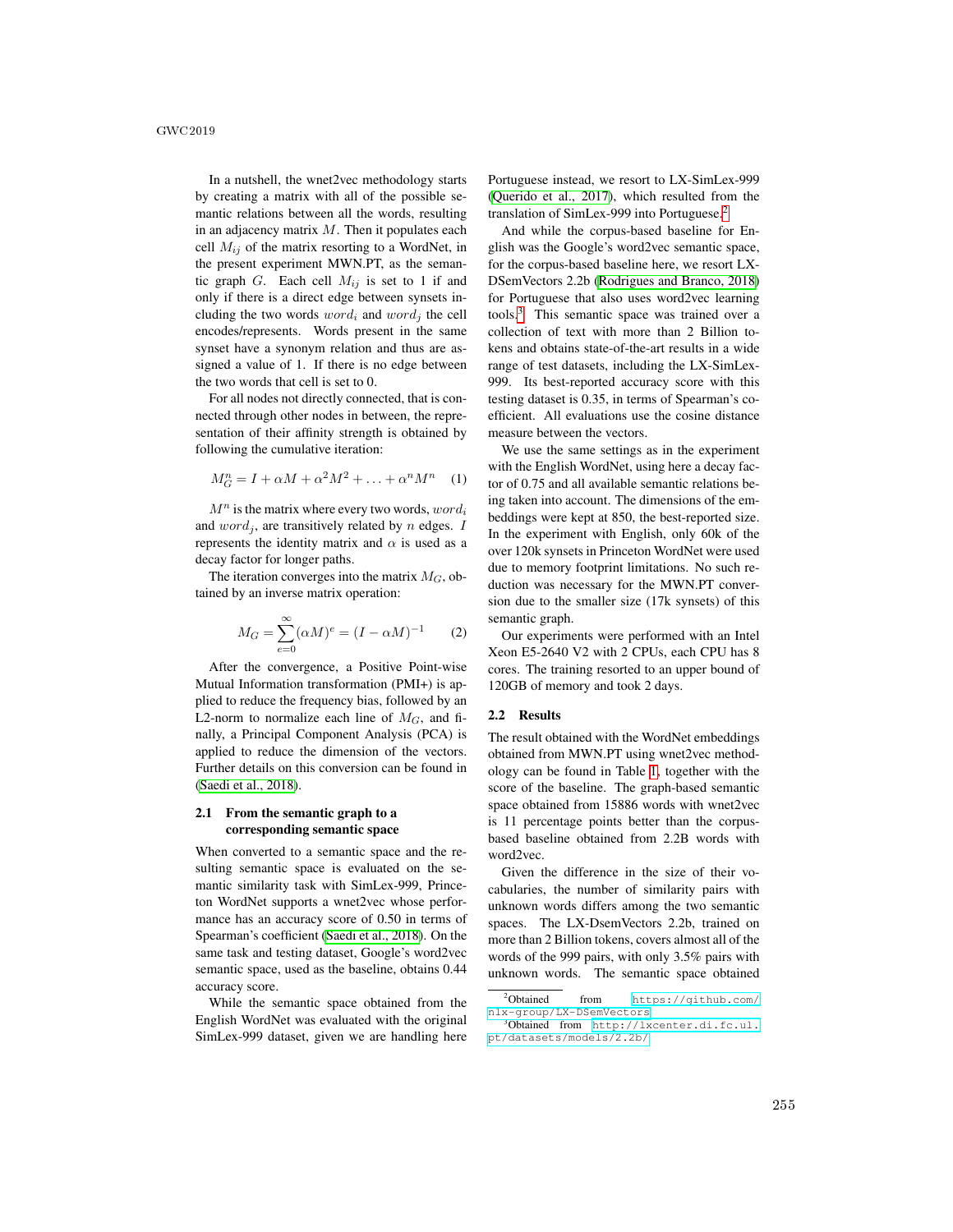with the MWN.PT has a coverage with 74.9% pairs with unknown words.

| <b>Lexical Semantic Model</b>           | <b>Similarity</b> |
|-----------------------------------------|-------------------|
| MWN.PT (wnet2vec)                       | 0.4643            |
| $LX\text{-}DSemVectors$ 2.2b (word2vec) | 0.3502            |

Table 1: Performance in the semantic similarity task over the LX-SimLex-999, given by Spearman's coefficient (higher score is better).

## 3 Embeddings from (semi-)automatic WordNet

Given the lessons learned with the creation of a semantic space from the MWN.PT, in the second phase of our experiments we applied the same conversion methodology to another Portuguese Word-Net, the OpenWordnet-PT (OWN-PT) (de Paiva et al., 2012).

While MWN.PT was built manually by resorting to human experts labor, OWN-PT is different in that it resorts to (semi-)automatic and machine learning methodologies, and has a dimension that is over three times larger — over 54k words (against over 15k in MWN.PT) —, thus offering an interesting case for empirical study.

We resorted to OpenWordnet-PT in the LMF format (Vossen et al., 2013), whose last release in this format we found is from October 2018. To reuse the scripts ready for the conversion to wordnet2vec, we converted this LMF format into a Princeton WNDB format, having retained 54390 words. $\frac{4}{1}$  This conversion was done by iterating over the lexicon and keeping track of lexical entries and their lemmas and senses, according to a unique id to differentiate between them, and also keeping a log of the semantic relations between synsets. Only two semantic relations present in OWN-PT are not represented in the final converted network, due to them not being present in the Princeton WNDB format<sup>5</sup>. Those two semantic relations are "exemplifies" and "is\_exemplified\_by".<sup>6</sup>

For the sake of comparability, and given the different sizes of the two WordNets for Portuguese, three experiments were performed with OWN-PT.

In a first experiment, the 54390 words of OWN-PT in the WNDB format were used.

In a second experiment, a subset of OWN-PT was selected with the same number of words of MWN.PT (15886). The words that are common to both WordNets were selected. Given that not all of the MWN.PT words exist in the OWN-PT, further words were selected from OWN-PT to attain the aimed dimension. Remaining synsets were ordered from the ones with more outgoing edges to less outgoing edges and the words from the more connected synsets were selected until the intended dimension was reached. In previous experiments with English (Saedi et al., 2018), it became apparent that selecting words from synsets with more outgoing edges leads to semantic spaces with better performance in the semantic similarity task.

In a third experiment, a subset of equal dimension to the MWN.PT set was again extracted, this time with the simpler methodology of the second part of the selection undertaken in the second experiment: synsets were ordered from the ones with more to less outgoing edges and the words from the more connected synsets were selected until the intended dimension was reached.

Table  $\sqrt{2}$  presents the scores obtained in these experiments.

## 4 Discussion

The result of these experiments with MWN.PT is in line with the results of the experiments with English (Saedi et al., 2018), even though now the experiment was with another language and with WordNets that are quite different in dimension and coverage than the English one. When evaluated in the semantic similarity task with a mainstream test dataset, the semantic space obtained from a concept-based semantic network with wnet2vec methodology outperforms the strong baseline consisting of a semantic space obtained from mainstream corpus-based methods, namely with word2vec trained with a very large collection of text, with 2.2B tokens in the present case.

The results of the subsequent experiments with OWN-PT are also in line with those findings. Even though it was built with a methodology resorting to heuristics and (semi-)automatics methods, the semantic space obtained from a second concept-based semantic network of Portuguese with wnet2vec methodology also outperforms the same strong baseline.

<sup>4</sup>https://wordnet.princeton.edu/documentation/wndb5wn  $<sup>5</sup>$ All semantic relations from Princeton WNDB (https:</sup> //wordnet.princeton.edu/documentation/ wninput5wn) were resorted to

This script is available from https://github.com/ nlx-group/WordNet-Format-Conversion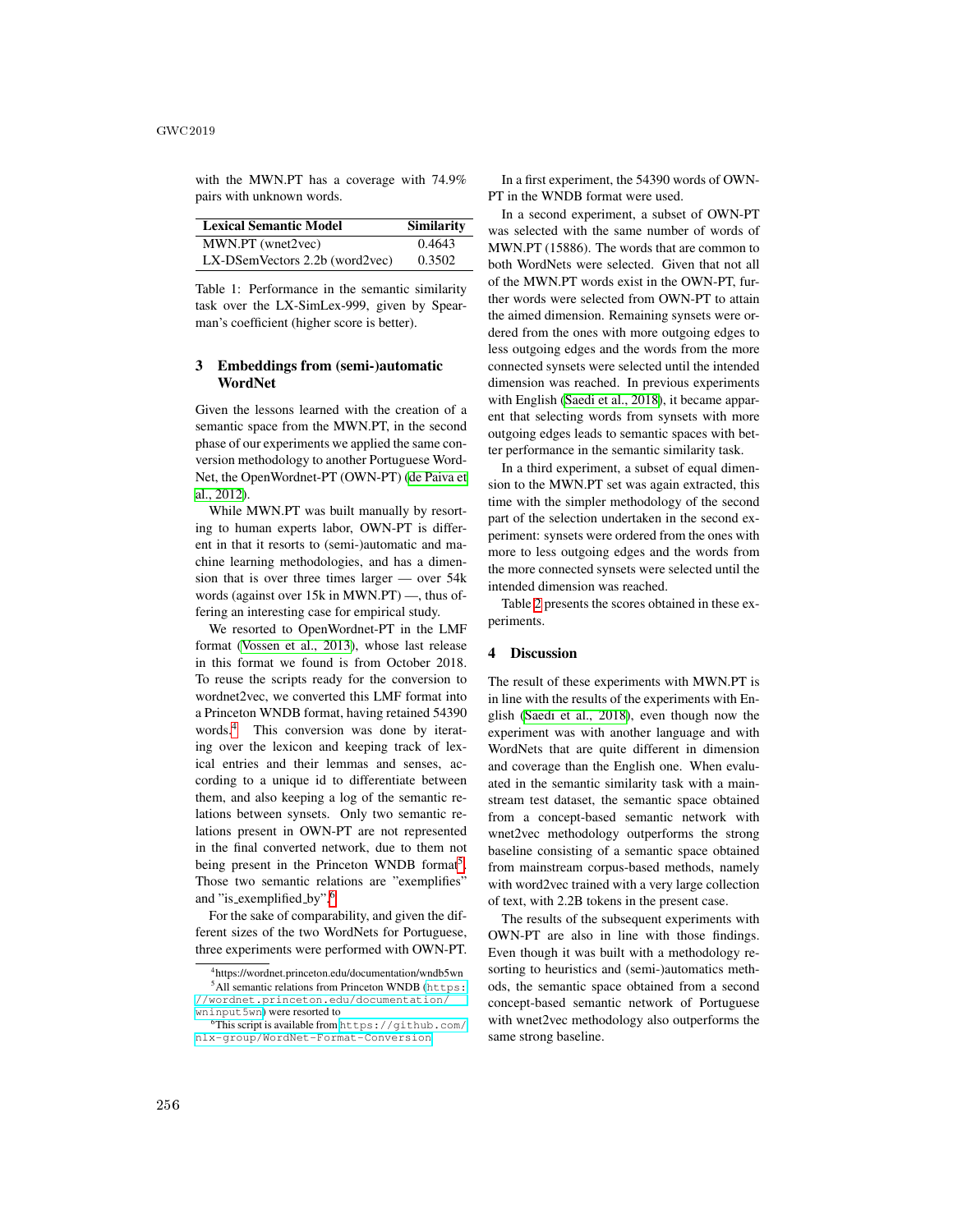| WordNet                                                | <b>Similarity</b> | Words |
|--------------------------------------------------------|-------------------|-------|
| <b>MWN PT</b>                                          | 0.4643            | 15886 |
| <b>OWN-PT All words (1st experiment)</b>               | 0.3124            | 54390 |
| OWN-PT Same size, common words w/ MWN.PT (2nd exp.)    | 0.4060            | 15886 |
| OWN-PT Same size, synsets w/ more relations (3rd exp.) | 0.4020            | 15886 |

Table 2: Performance of the models obtained from the conversion of MWN.PT and OWN-PT WordNets over LX-SimLex-999 given by Spearman's coefficient (higher score is better).

In this connection, we offer the observation that when a subset of the English WordNet was experimented using a number of synsets (25k) that is closer to our experiments reported here, a 0.45 score was obtained (against 0.53 with 60k synsets) (Saedi et al., 2018). This may indicate that improving the existing WordNets of Portuguese with a larger number of lexical units and relations may bring even better performance.

Additionally, the results of the experiments reported above suggest that when using the wnet2vec methodology to obtain a semantic space from a semantic graph, under comparable experimental circumstances (i.e. over 15k words that hold higher number of relations), 15% better semantic similarity performance scores are obtained with a manually crafted WordNet — 0.46 with MWN.PT — than with a WordNet obtained (semi- ) automatically — 0.40 with OWN-PT.

This is in line with what is expected given the noise introduced by the (semi-)automatic methods used in the construction of WordNets. What is new with respect to the methodology proposed here is that there is now a quantitative way to assess the difference between WordNets in what concerns their different quality at capturing the semantics of words.

## 5 Related work

A proposal for the conversion from the Princeton WordNet to a semantic space different from the one used here can be found in (Goikoetxea et al., 2015). That is different in that in this other proposal the conversion from semantic graph to semantic space is not direct. First, a synthetic corpus is generated by a random walk in the Word-Net. Then on the basis of that artificial text, common corpus-based techniques are used to obtain the word embeddings.

In (Gonçalo Oliveira, 2018), in turn, another approach was used to obtain a semantic space from Portuguese semantic networks also resorting to a random walk but, differently from the approach mentioned above, via direct conversion. Instead of using a concept-based semantic network (Word-Net) as in our study reported here, semantic networks based on words only (no synsets) were used and converted to semantic spaces. Also, a different method than ours was used, a random walk with 30 iterations.

Although these differences render the results not comparable, it may be still interesting to draft some observations with the necessary caution and grains of salt. The best accuracy score reported in (Gonçalo Oliveira, 2018) with LX-SimLex-999 is 0.61 in terms of Spearman's coefficient. This score is obtained with a network with more than 200k words, more than ten times larger than the network used in our study reported here, with approximately 17k synsets.

The system that, in turn, is reported there as having a performance score of 0.45, in line with the score of 0.46 we found here for a 17k network, was trained over a network five times larger than the one used here. This may be another sign of the higher quality of (hand-crafted) WordNets at recording the lexical semantics of words.

In future work, it will be interesting to undertake further experiments to try to understand to what extent the strength of the findings reported here are due to intrinsic strength of the conversion algorithm adopted here or to the intrinsic quality of the semantic networks used, or just of a bit of both factors and of their combination.

### 6 Conclusions

In a previous study in the literature (Saedi et al., 2018), a conversion method (wnet2vec) was explored to obtain a semantic space (aka word embeddings) from a semantic graph, by applying it to the English Princeton WordNet. The WordNet embeddings wnet2vec thus generated, on the basis of 60k synsets, outperforms a strong baseline which is a corpus-based word embedding word2vec,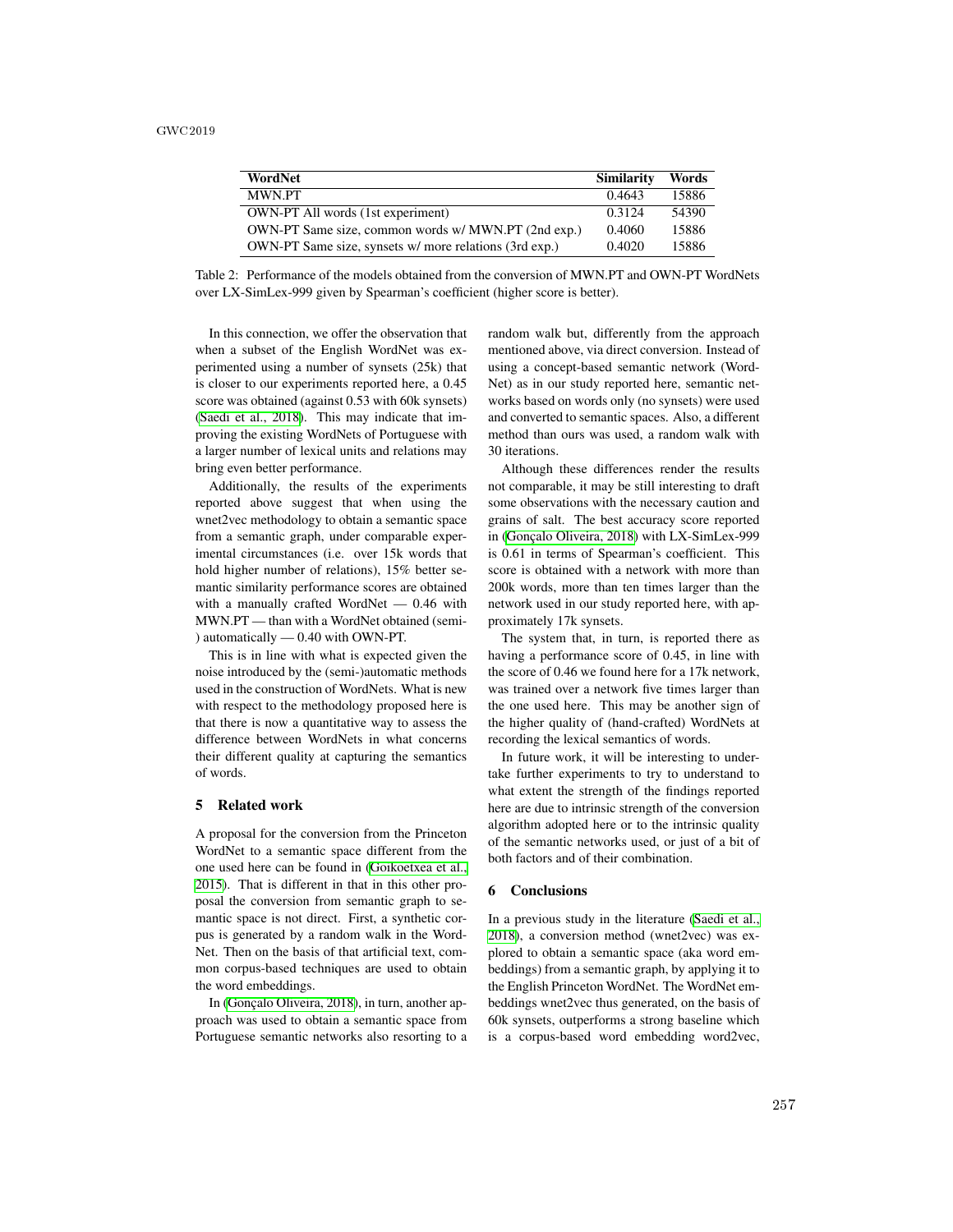based on 100B words. It outperforms in the semantic similarity detection task over the mainstream SimLex-999 test dataset, with an accuracy score of 0.50 against 0.44 in terms of Spearman's coefficient, for wnet2vec and word2vec respectively .

In the present paper, we experimented with this conversion method under further empirical conditions. We applied it over a WordNet manually built under the same construction principles as Princeton WordNet (over 120k synsets) only that it is more than seven times smaller (17k synsets) and is for another language, namely Portuguese. We experimented also with another WordNet for Portuguese but constructed under an alternative approach that resorts to (semi-) automatic methods.

The WordNet embeddings obtained were tested under the semantic similarity task over the Portuguese translation of the mainstream SimLex-999 test dataset (Querido et al., 2017). The baseline was the word embeddings obtained with the corpus-based word2vec procedure over a 2.2B words corpus of Portuguese (Rodrigues and Branco, 2018).

The results obtained are in line with earlier findings. The wnet2vec conversion method to obtain a semantic space from a semantic network is very effective.

The semantic similarity detectors based on word embeddings wnet2vec — obtained from any of the WordNets experimented with in this paper — outperform the strong baseline detector based on the corpus-based word embeddings word2vec.

The semantic similarity detector based on the manually built WordNet, in turn, outperformed the detector based on the WordNet that was built (semi-) automatically. These results suggest that, when using the wnet2vec methodology to obtain a semantic space from a semantic graph, under comparable experimental circumstances, better semantic similarity performance scores are obtained with a manually crafted WordNet rather than with a WordNet obtained (semi-) automatically. This is as expected given the noise introduced by automatic methods. What is new with respect to the assessment methodology proposed here is that it offers a new quantitative way to evaluate the difference between WordNets in what concerns their different quality at capturing the meaning of words.

### 7 Acknowledgments

The present research was partly supported by the Infrastructure for the Science and Technology of Language (PORTULAN CLARIN) by the National Infrastructure for Distributed Computing (INCD) of Portugal, and by the ANI/3279/2016 grant.

## References

- [Bobrow and Norman1975] Daniel G. Bobrow and Donald Arthur Norman. 1975. Some principles of memory schemata. In *Representation and Understanding: Studies in Cognitive Science*, page 131–149. Elsevier.
- [De Deyne et al.2013] Simon De Deyne, Daniel J Navarro, and Gert Storms. 2013. Better explanations of lexical and semantic cognition using networks derived from continued rather than singleword associations. *Behavior Research Methods*, 45(2):480–498.
- [de Paiva et al.2012] Valeria de Paiva, Alexandre Rademaker, and Gerard de Melo. 2012. Openwordnetpt: An open Brazilian Wordnet for reasoning. In *Proceedings of COLING 2012: Demonstration Papers*, pages 353–360, Mumbai, India, December. The COLING 2012 Organiz-<br>ing Committee. Published also as Techrenort Published also as Techreport http://hdl.handle.net/10438/10274.
- [Fellbaum1998] Christiane Fellbaum, editor. 1998. *WordNet: An Electronic Lexical Database*. MIT Press.
- [Goikoetxea et al.2015] Josu Goikoetxea, Aitor Soroa, and Eneko Agirre. 2015. Random walks and neural network language models on knowledge bases. In *Proceedings of the Conference of the North American Chapter of the Association for Computational Linguistics and Human Language Technologies Conference (NAACL-HLT25)*, pages 1434– 1439. Association for Computational Linguistics.
- [Gonçalo Oliveira2018] Hugo Gonçalo Oliveira. 2018. Distributional and knowledge-based approaches for computing portuguese word similarity. *Information*, 9(2):35.
- [Harris1954] Zellig S Harris. 1954. Distributional structure. *Word*, 10(2-3):146–162.
- [Hill et al.2016] Felix Hill, Roi Reichart, and Anna Korhonen. 2016. Simlex-999: Evaluating semantic models with (genuine) similarity estimation. *Computational Linguistics*, 41:665–695.
- [Mikolov et al.2013] Tomas Mikolov, Kai Chen, Greg Corrado, and Jeffrey Dean. 2013. Googlenewsvectors-negative300.bin.gz - efficient estimation of word representations in vector space. *arXiv preprint*